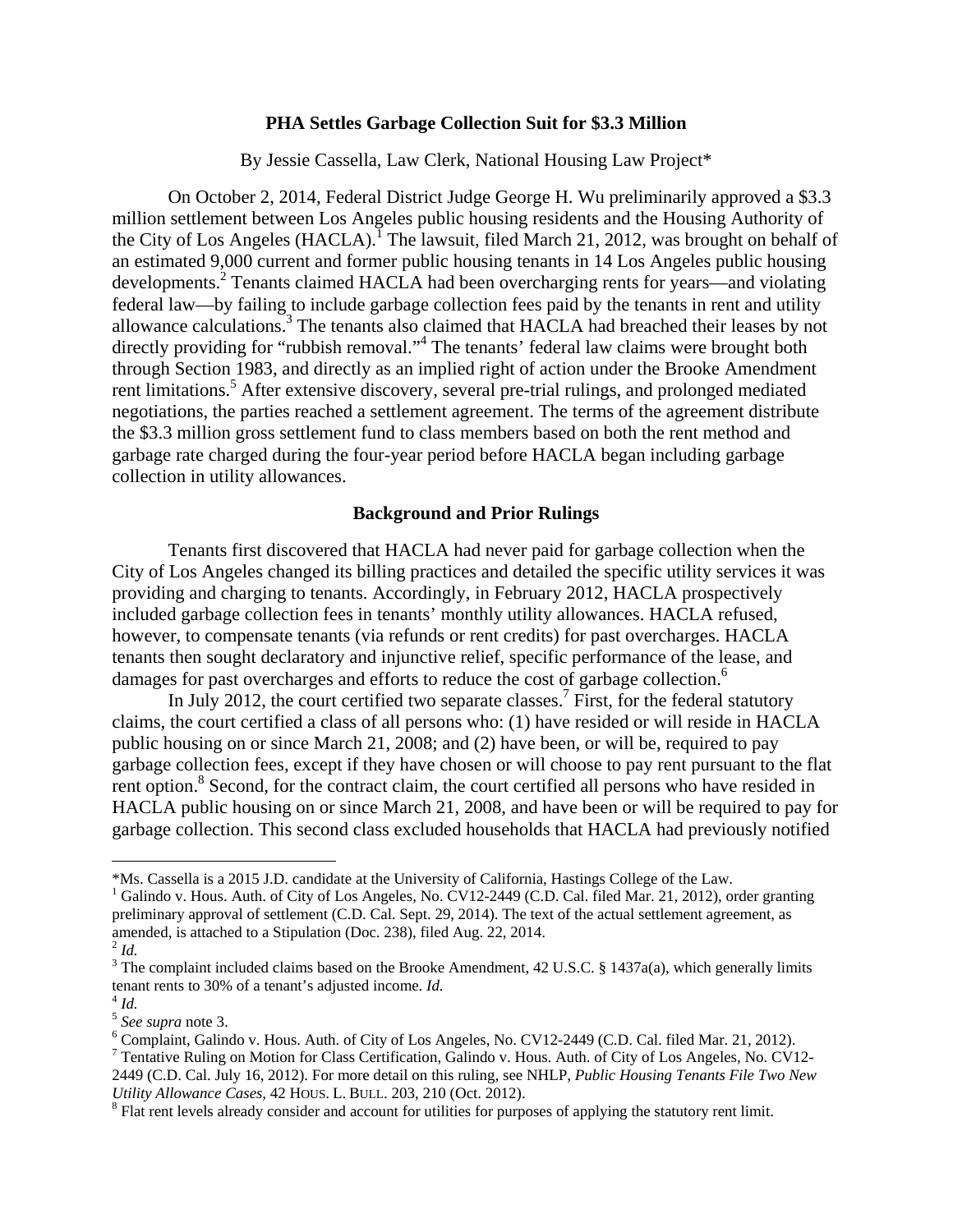as in material breach of the lease for non-payment of rent.<sup>9</sup> The 2008 look-back period, delimiting both classes, reflects the parties' understanding of the applicable statute of limitations.

 Since plaintiffs primarily sought monetary relief, the court certified these classes under Rule  $23(b)(3)$ ,<sup>10</sup> noting that HACLA's prospective policy shift, providing utility allowances for rubbish removal, largely answers plaintiffs' call for specific performance.<sup>11</sup>

Following class certification, the court denied HACLA's motion to decertify the classes and granted partial summary judgment to the tenants on their federal law claims.<sup>12</sup> In finding that HACLA had violated federal law, the court ruled that trash collection was a necessary utility. Accordingly, if trash was tenant-paid, HACLA was obligated to provide a compensatory and reasonable utility allowance in establishing rents under the statutory limitation; zero was not a reasonable amount.13 These rulings left only federal claim damages and contract liability and damages unresolved.

### **Settlement Agreement Terms**

## *Monetary Relief for HACLA Public Housing Tenants*

The \$3.3 million settlement fund will be distributed to class members based on the rent calculation method (flat rate or percentage of income) and type of unit (multifamily apartment, duplex, triplex, etc.) occupied from March 2008 to February 2012. Because the actual garbage rate for tenants increased September 1, 2008, the corresponding refund amounts reflect two different garbage rates during the applicable reimbursement period.<sup>14</sup>

Tenants who paid income-based rent in a multifamily apartment will receive \$24.33 for each month rent was paid from September 1, 2008, through February 1, 2012, and \$17.16 for each month rent was paid from March 21, 2008, until September 1, 2008. Tenants who paid an income-based rent in a duplex or triplex will receive \$36.32 for each month rent was paid from September 1, 2008, through February 1, 2012, and \$26.00 for each month rent was paid from March 21, 2008, through September 1, 2008.<sup>15</sup>

Tenants who paid flat rents will receive the amount actually paid to the City for trash collection services for each month from March 21, 2008, through April 30, 2014.<sup>16</sup>

<sup>&</sup>lt;sup>9</sup> Subsequently, the court narrowed this exclusion as applying to "those households whom HACLA had notified before the initiation of this lawsuit that they were in material breach of the lease for non-payment of rent and (i) remain in full arrears for said breach or (ii) have not repaid or entered into any repayment plan for the amounts owed pursuant to said breach." Galindo v. Hous. Auth. of City of Los Angeles, No. CV12-2449 (C.D. Cal. Oct. 21, 2013) (Order Re Giving New Notice to Affected Class Members).<br><sup>10</sup> Tentative Ruling on Motion for Class Certification, Galindo v. Hous. Auth. of City of Los Angeles, No. CV12-

<sup>2449 (</sup>C.D. Cal. July 16, 2012). The court rejected Rule 23(b)(2) certification because, in light of HACLA's policy change, it found no need for injunctive or declaratory relief for the class as a whole, as required by that rule. *Id.* Thus, it certified the classes under Rule 23(b)(3), which permits certification where the primary claims are monetary.

<sup>11</sup> *Id.*

<sup>&</sup>lt;sup>12</sup> Tentative Rulings on Defendants' Motion to Decertify Class and Defendants' Motion for Partial Summary Judgment, Galindo v. Hous. Auth. of City of Los Angeles, No. CV12-2449 (C.D. Cal. July 18, 2013). <sup>13</sup> *Id.* at 9.

<sup>&</sup>lt;sup>14</sup> Galindo v. Hous. Auth. of City of Los Angeles, No. CV12-2449 (C.D. Cal. Aug. 22, 2014) (amended Settlement Agreement attached to Stipulation Re: Filing of Fully Executed Settlement Agreement and Change in Paragraph 31 of the Agreement (Doc. 238) filed that day).  $^{15}$  *Id.* 

 $16$  *Id.*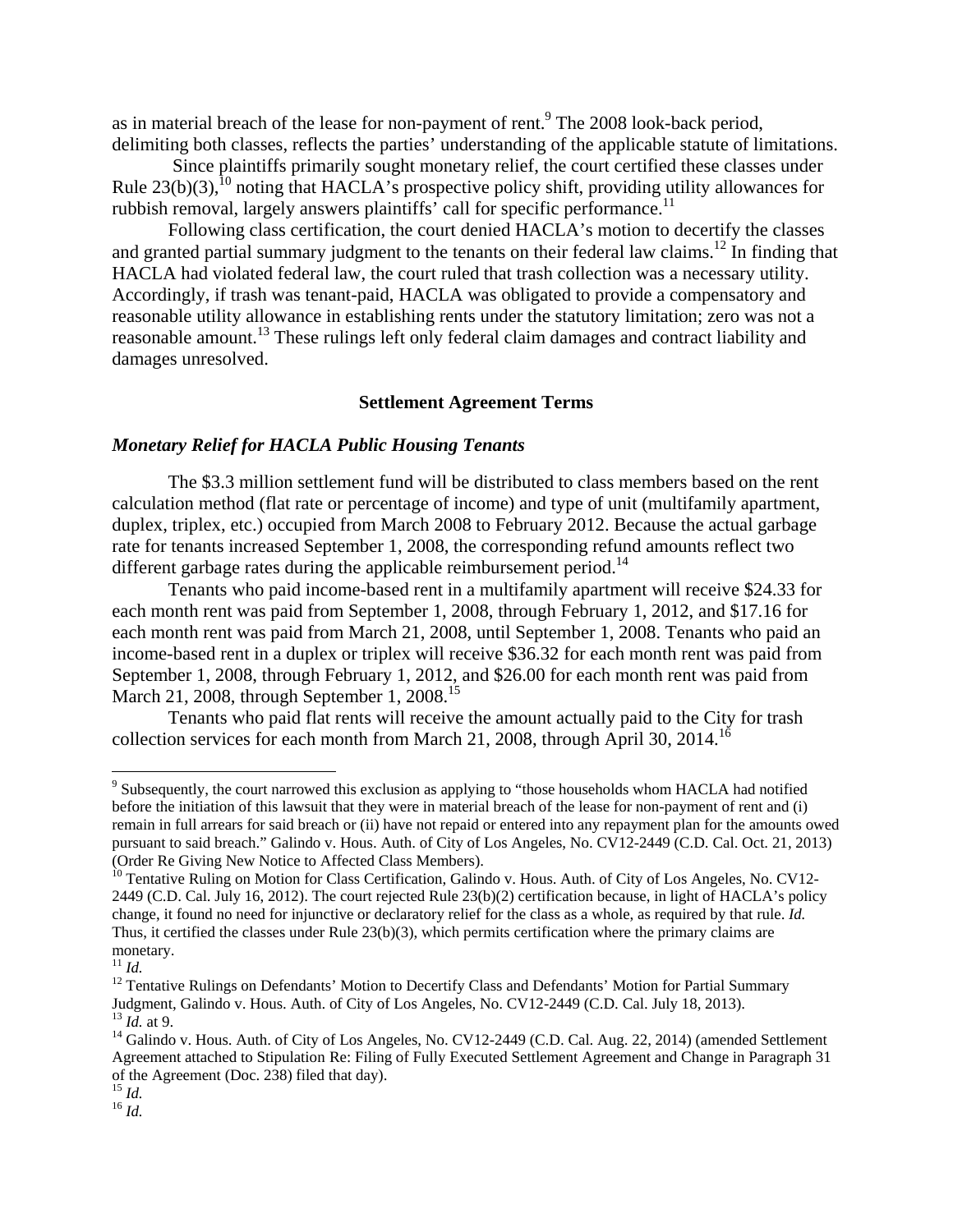A Claims Administrator must verify timely claims as accurate and compliant with the claim submission process. If the total amount of all valid claims exceeds the net settlement fund, plus any accrued interest, the payment to each class member will be proportionately reduced. If, on the other hand, the total amount of all valid claims is less than the net settlement fund, plus accrued interest, tenants will receive full claims and any remaining funds will revert to HACLA.<sup>17</sup>

# *Non-Monetary Relief for HACLA Public Housing Tenants*

No later than 30 days after the settlement is finalized, HACLA must make reasonable and economically feasible efforts to switch trash collection services from the Los Angeles City Bureau of Sanitation to a company that charges HACLA residents less for garbage collection.<sup>18</sup> Alternatively, HACLA can directly contract for trash collection services.<sup>19</sup> This obligation is subject to HACLA obtaining reimbursement from HUD.<sup>20</sup>

For flat rent class members, HACLA must assume direct responsibility for paying for trash collection provided by the Los Angeles City Bureau of Sanitation and charged to tenants by the Department of Water and Power. HACLA has 30 days from the effective date of the final settlement to implement this change. HACLA will pay trash collection costs by directly reimbursing flat rent class members and will continue these payments as long as HACLA is required to provide trash collection services under the lease.<sup>21</sup>

Finally, if HACLA proposes any future changes relating to the monthly utility allowances for trash collection, it must give class members and their attorneys written notice at least 60 days prior to implementing the change. $^{22}$ 

### **Next Steps**

The terms of the settlement agreement are expected to undergo a final approval hearing in early 2015, after allowing class members time to submit any objections. The Claims Administrator will mail the Notice and Claim Form to all class members, who can then mail any written objections to the Claims Administrator by a specified deadline.<sup>23</sup>

The Claims Administrator will also activate a website, describing settlement terms, from which class members can download relevant forms such as the Class Notice, the Settlement Agreement, the Court's Preliminary Approval Order, and Class Counsel's Motion for Final Approval. The website will include a toll-free number for settlement inquiries and must remain active until settlement payments are completely distributed.<sup>24</sup>

To receive a claim payment, a class member must sign the Claim Form and mail it to the Claims Administrator, postmarked no later than 70 days after the Notice and the Individual Claim Notice were both mailed.<sup>25</sup>

- 
- 
- 
- 

19 *Id.* 20 *Id.* 21 *Id.* 22 *Id.* 23 *Id.* 24 *Id.* 25 *Id.*

<sup>&</sup>lt;sup>17</sup> *Id.* 18 To implement this switch, HACLA must obtain permission from the appropriate governing or regulatory entity. *Id.*